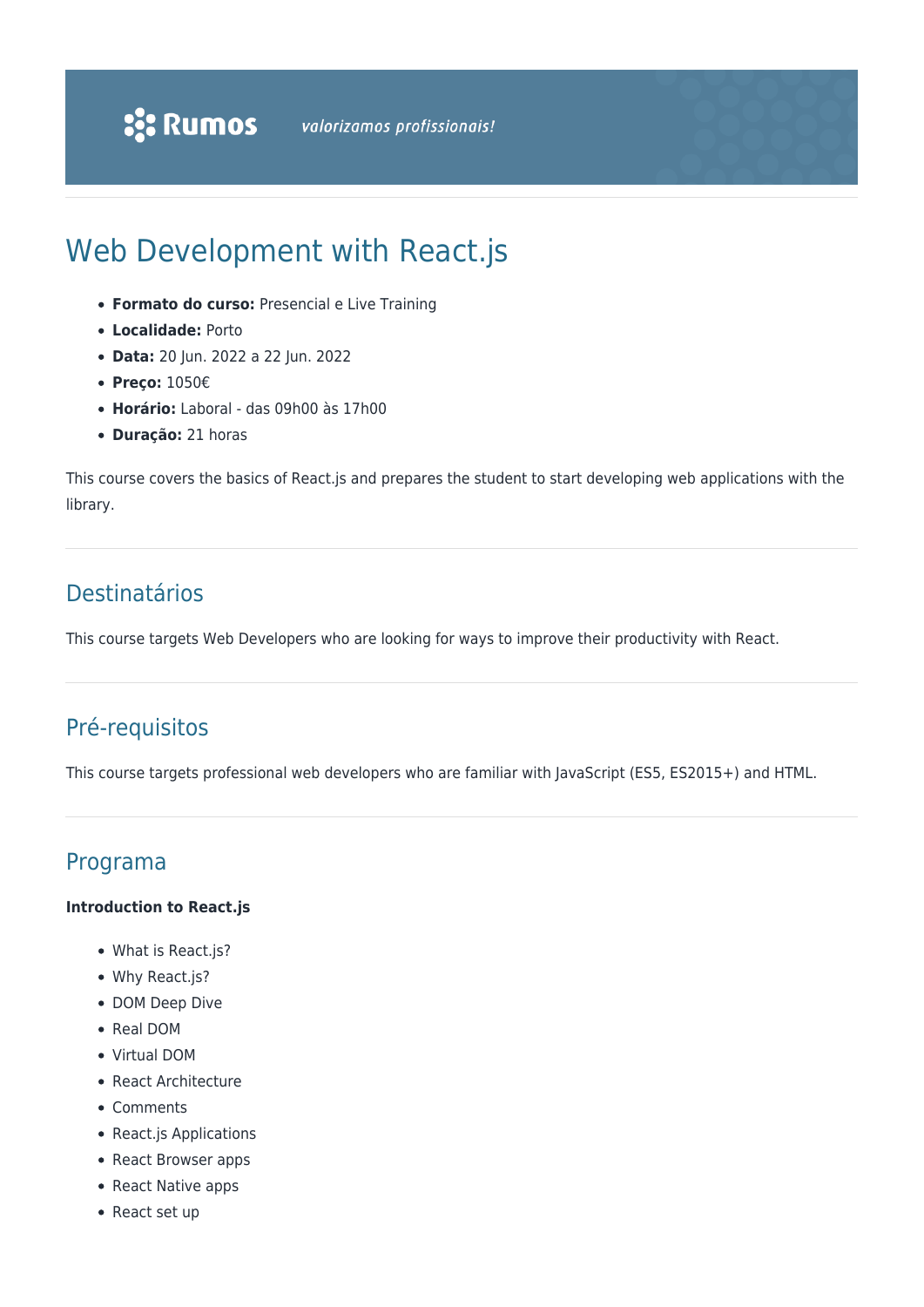Writing React Hello World Program

#### **Break the UI into a components hierarchy**

- What is UI?
- Compose UI
- UI as Component
- What is Component?
- Why Component?
- Understand Component hierarchy.

#### **React and imperative Programming**

- What is Imperative Programming?
- Writing Imperative DOM Programming
- Writing React Imperative DOM programming using api

#### **Basic REACT API**

- React class
- React class is as entry point to React lib
- React.createClass Overview
- React.createClass(Object Speciation) detailed understanding
- React.createElement class Overview and detailed discussion
- React.cloneElement class
- React.createFactory class
- React.isValidElement
- React.DOM
- React.PropTypes
- React.children
- React.Children.forEach
- React.Children.count
- React.Children.toArray

#### **REACT DOM package and its API**

- ReactDOM.render detailed understanding
- ReactDOM.unmountComponentAtNode
- ReactDOM.findDOMNode
- React.Component
- setState
- replaceState
- forceUpdate
- isMounted
- setProps
- replaceProps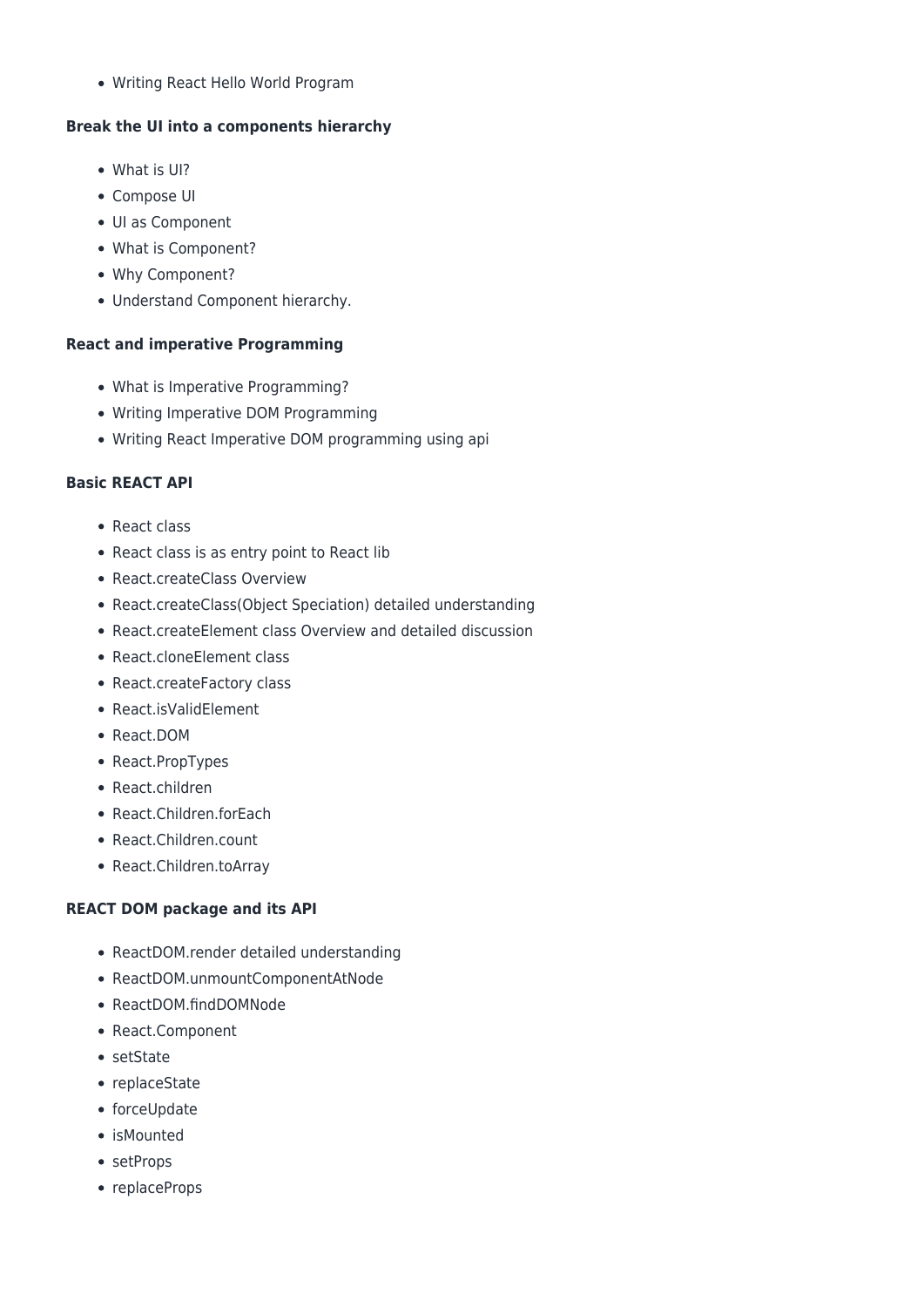#### **React & Declarative Programming using JSX**

- What is JSX?
- Why JSX?
- Declarative Programming and imperative programming
- JSX and Browsers
- Transforming ISX into native lavaScript code using "Transpilers"
- JSX and Various Transpilers
- JSX vs Template literals
- JSX to express UI Components
- JSX Syntax and grammar
- HTML Tags Vs React Components

#### **Components and Expression**

- Component Namespace
- JavaScript Expression
- Attribute Expressions
- Boolean Attributes
- Child Expression

#### **Components and State, Properties, Events**

- What is State?
- How State Works
- What Components Should Have State?
- What Should Go in State?
- What Shouldn't Go in State? Using State
- Data is State Container
- Transferring Pros
- Manual Transfer
- Transferring with JSX
- Consuming and Transferring the Same Prop
- Rest and Spread Properties
- Handling Events
- Events in depth
- Event Handling and Synthetic Events
- Under the Hood: Autobinding and Event Delegation

#### **Parent/Child Relationships**

- Multiple Components
- Motivation: Separation of Concerns
- Composition Example
- Ownership
- Children
- Child Reconciliation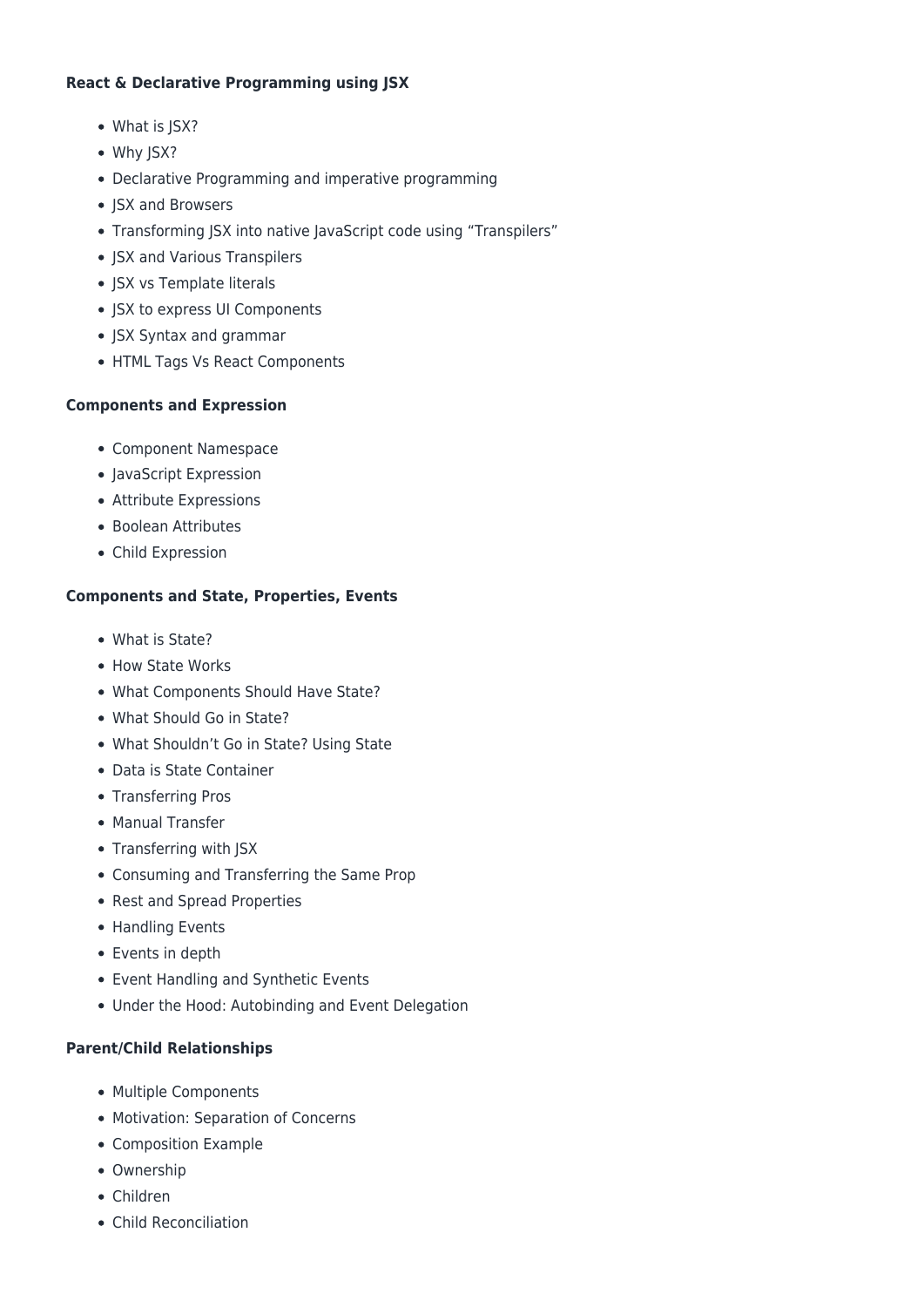- Stateful Children
- Dynamic Children
- Using refs
- Prop Types
- Adding multiple child elements
- A deeper look at keys

### **Reusable Components**

- How to develop reusable Components
- Prop Validation
- Single Child
- Default Prop Values
- Mixins

## **Forms**

- Forms and its elements in React
- Why Controlled Components?
- Why Textarea Value?
- Imperative operations

## **Component Lifecycle**

- Mounting
- Updating
- Unmounting

#### **Add-ons**

- Animation
- Two way data binding helpers
- Cloning Elements
- Keyed Elements
- Immutability Helpers
- Shallow Compare

# **Server-side Integration with Ajax**

- AJAX and React.js
- React and its Ajax libs
- superagent: A lightweight "isomorphic" library for AJAX requests.
- Request: AJAX all over again. Includes support for xml HttpRequest, JSONP, CORS, and CommonJS Promises A. Browser support stretches back to IE6.
- react-ajax: Ajax Request Component for React.
- axios: Promise based HTTP client for the browser and node.js.
- request: Simplified HTTP request client.
- Load Initial Data via AJAX